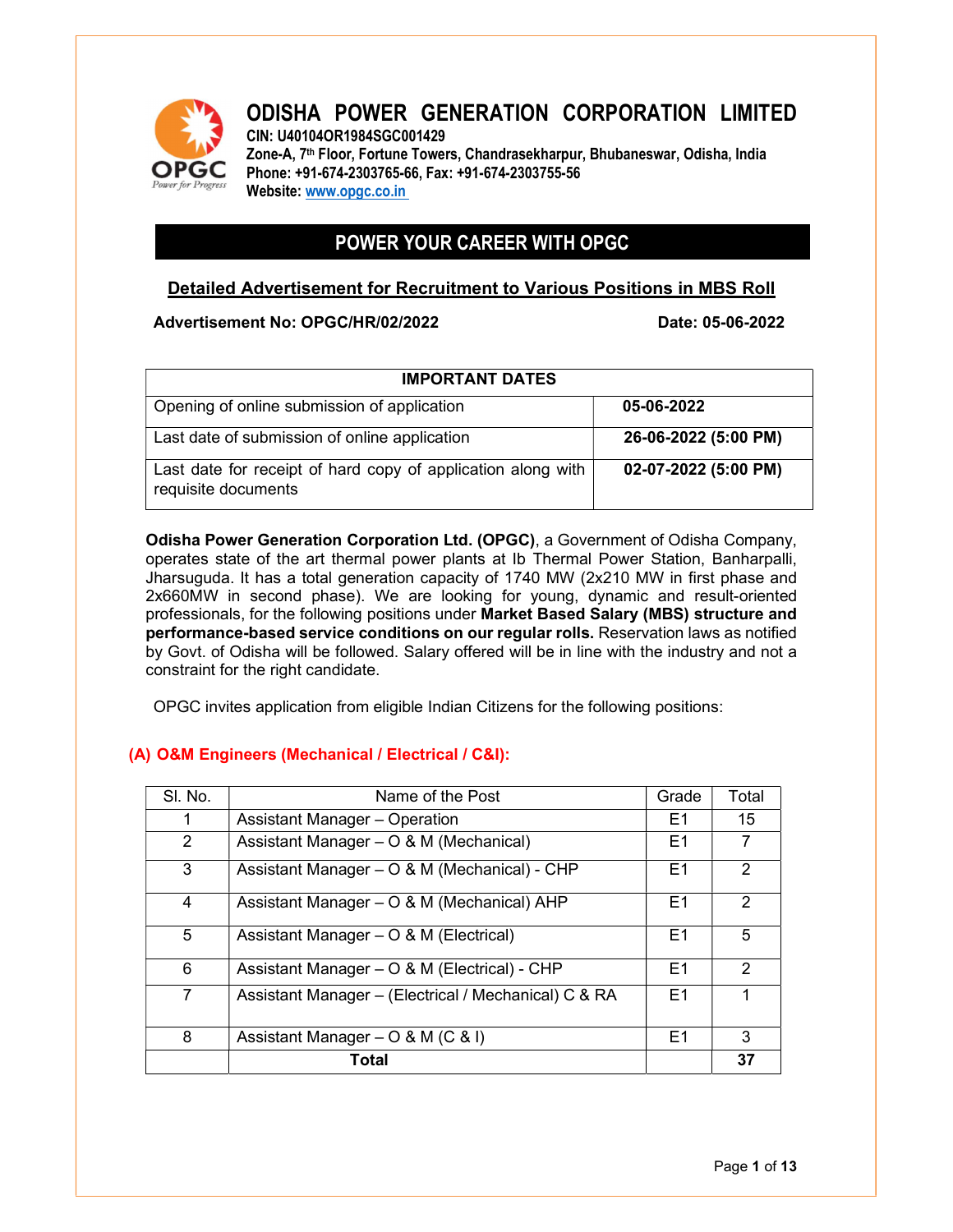## Reservation of Above Posts:

| SI.<br>No. | Name of the Post                                          | Grade          | No of<br><b>Posts</b> | ST. | <b>SC</b> | <b>SEBC</b> | UR                                       |
|------------|-----------------------------------------------------------|----------------|-----------------------|-----|-----------|-------------|------------------------------------------|
|            | <b>Assistant Manager</b><br>Mechanical / Electrical / C&I | E <sub>1</sub> | 37                    |     |           |             | $8 (w:3)   6 (w:2)   4 (w:1)   19 (w:6)$ |

Out of the total 37 number of vacancies mentioned above, the reservation of vacancies in respect of Ex-Serviceman and Persons with Benchmark disabilities are given below. Candidates belonging to Ex-Serviceman and Persons with Benchmark Disabilities (whose permanent disabilities is 40% or more) shall be adjusted against the categories to which they belong.

| SI. No. | Category                                                                                                                                                                                              | <b>Number of</b><br><b>Posts</b> |
|---------|-------------------------------------------------------------------------------------------------------------------------------------------------------------------------------------------------------|----------------------------------|
|         | Ex-Serviceman                                                                                                                                                                                         |                                  |
| 2       | Person with Benchmark Disabilities<br>a. Deaf and hard of hearing<br>b. Locomotor Disability (OA, OL) including leprosy<br>cured, dwarfism and acid attack victims.<br>c. Combination of a & b above. | 02(w:1)                          |

The Number of vacancies in any discipline may increase or decrease by the Corporation without any notice.

#### (B) Finance Department:

Vacancy & Reservation of Posts:

| SI.<br>No. | <b>Name of the Post</b>      | Grade | No of<br><b>Posts</b> | ST     | <b>SC</b> | <b>SEBC</b> | UR      |
|------------|------------------------------|-------|-----------------------|--------|-----------|-------------|---------|
|            | Assistant Manager<br>Finance | E1    |                       | 2(w:1) |           |             | 4 (w:2) |

| SI. No. | Category                                                                                                                                                 | <b>Number of</b><br><b>Posts</b> |
|---------|----------------------------------------------------------------------------------------------------------------------------------------------------------|----------------------------------|
|         | <b>Person with Benchmark Disabilities</b><br>B, LV<br>a)<br>b) $D, HH$<br>c) OA, BA, OL, BL, OAL, BLOA, BLA, LC, Dw, AAV<br>d) MD Involving (a) to $(c)$ | 01                               |

- (ST-Scheduled Tribe, SC-Scheduled Caste, SEBC-Socially and Educationally Backward Classes, UR-Un Reserved, w-Woman)
- The PwBD certificate is subject to verification of the candidate by the prescribed medical board.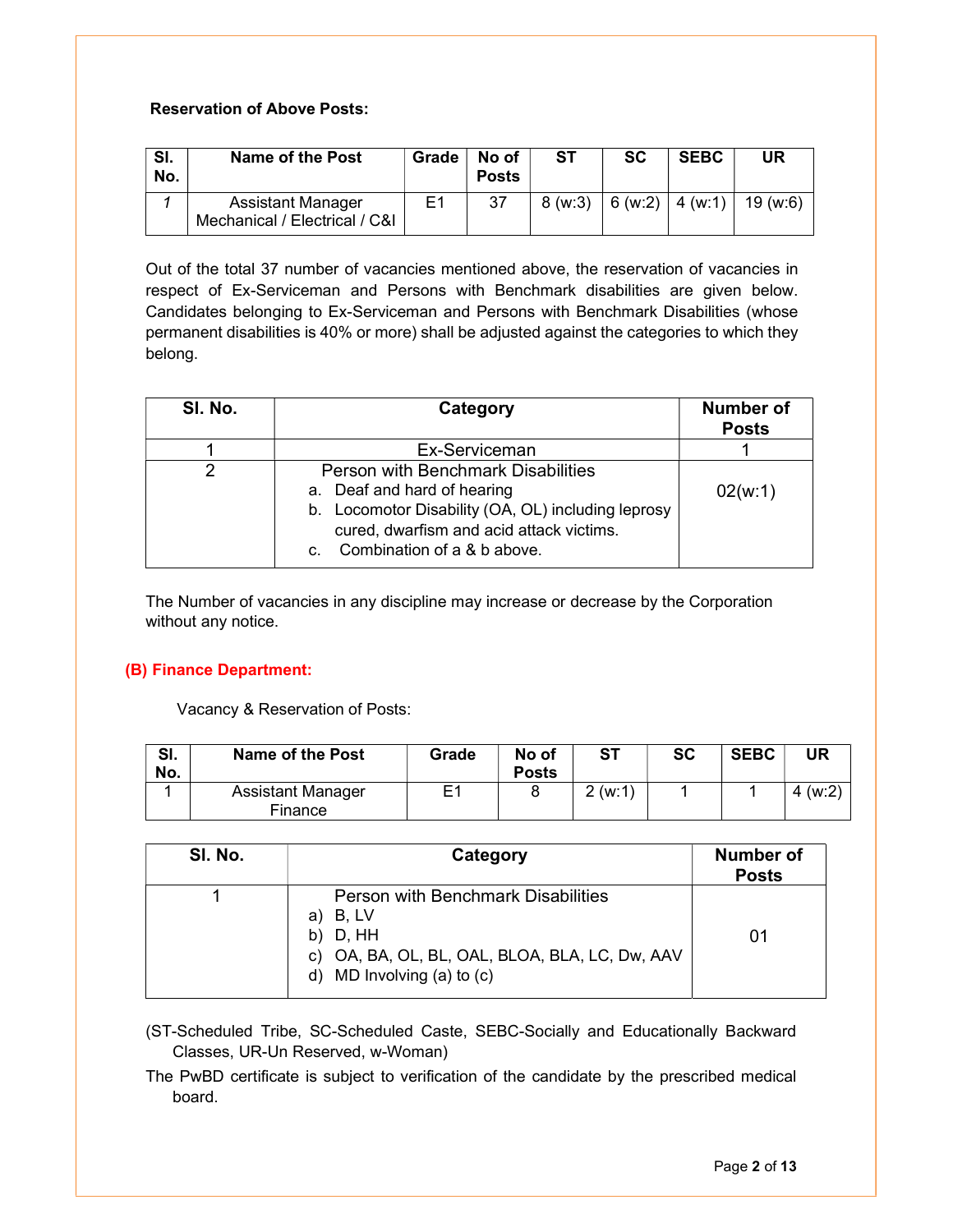## (C) EXPERIENCE AND AGE:

| SI.<br>No. | <b>Post</b>                                               | Grade | <b>Minimum relevant</b><br><b>Experience</b><br>(As on 01-06-2022) in<br><b>Years</b> | <b>Maximum Age</b><br>(As on 01-06-<br>2022) in Years |
|------------|-----------------------------------------------------------|-------|---------------------------------------------------------------------------------------|-------------------------------------------------------|
| A          | <b>Assistant Manager</b><br>Mechanical / Electrical / C&I | F1    | 3+ Years                                                                              | 41 Years                                              |
| В          | <b>Assistant Manager</b><br>Finance                       | F1    | 3+ Years                                                                              | 41 Years                                              |

(i) Candidates must not be under 21 (Twenty-One) years as on 01-06-2022.

#### (ii) Relaxation for SC, ST, Women, Ex-Serviceman and PwBD:

| Category                                                                        | <b>Age Relaxation</b>                     |
|---------------------------------------------------------------------------------|-------------------------------------------|
| Schedule Caste (SC)                                                             | Upper age relaxation by 5 (Five) Years    |
| Schedule Tribe (ST)                                                             | Upper age relaxation by 5 (Five) Years    |
| Socially and Educationally Backward<br>Classes (SEBC)                           | Upper age relaxation by 5 (Five) Years    |
| Women                                                                           | Upper age relaxation by 5 (Five) Years    |
| Ex-Serviceman                                                                   | To the extent of service rendered by them |
| Person with Benchmark Disability<br>(whose permanent disability is 40% or more) | Upper age relaxation by 10 (Ten) Years    |

- (iii) Provided that a person who comes under more than one category mentioned above, shall be eligible for only one benefit of upper age relaxation, which shall be considered most beneficial to him / her.
- (iv) Persons with Benchmark Disabilities belonging to SC/ST/SEBC categories are eligible for cumulative age relaxation benefit.
- (v) The date of birth entered in the Birth Certificate or High School Certificate Examination or equivalent Certificate issued by the concerned Board / Council will only be accepted.

## THE AGE LIMITS PRESCRIBED ABOVE CAN IN NO CASE BE RELAXED.

## (D) RESERVATION:

- (i) Reservation of posts including reservation for Women will be as per the ORV and other applicable Acts and Rules of Government of Odisha.
- (ii) PwBD candidates, whose disability is 40% (forty percent) or more, are required to attach Disability Certificate indicating percentage of disability & type of disability issued by the concerned Medical Board for consideration as per Rules.
- (iii) Ex-Servicemen are required to attach copy of Discharge Certificate issued by the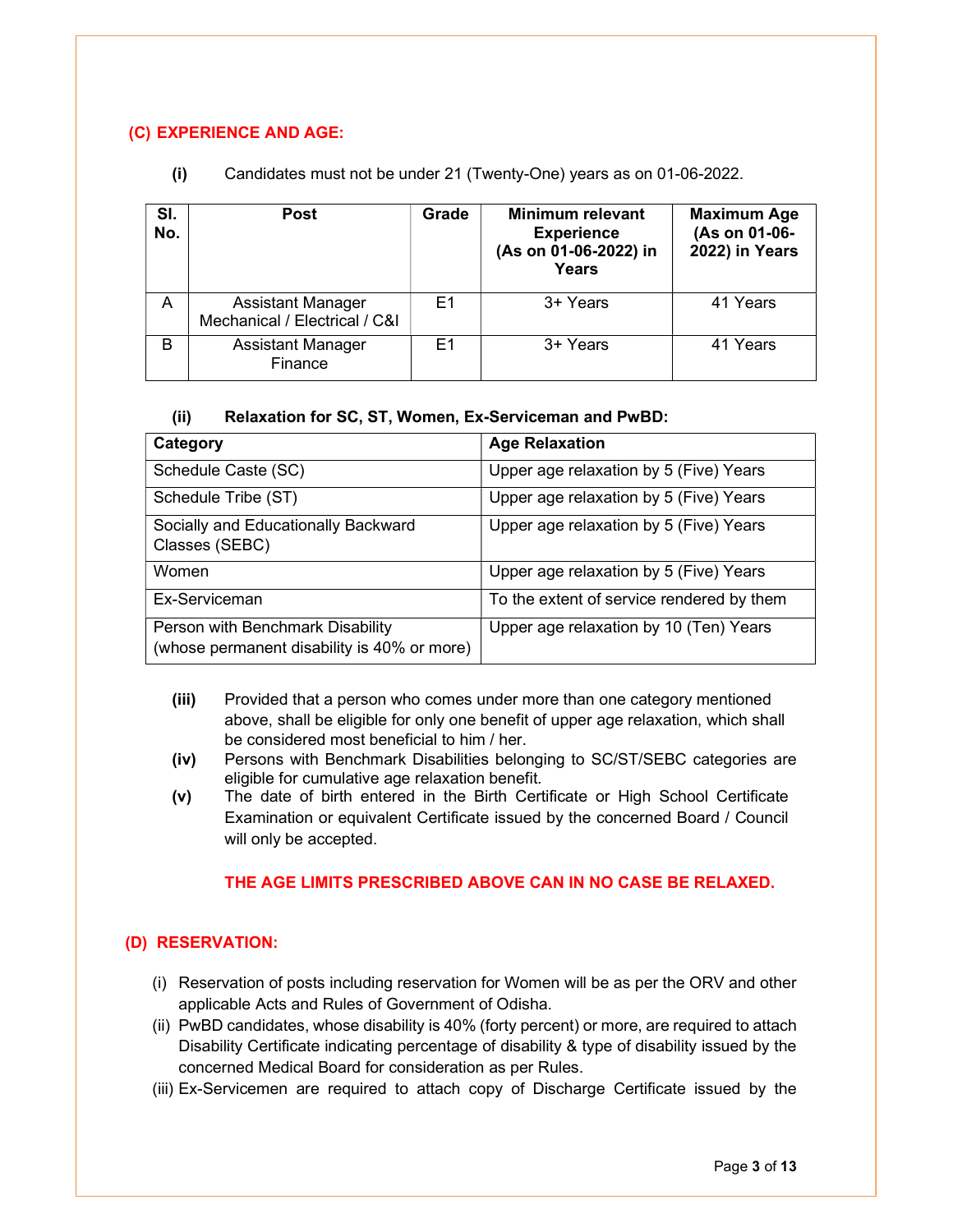Competent Authority.

- (iv) Concession meant for SC, ST and SEBC by birth are admissible to the Scheduled Castes, Scheduled Tribes and Socially and Educationally Backward Classes of Odisha State only.
- (v) Candidates belonging to PwBD and Ex-Servicemen when selected as per the reservation provided for them, shall be adjusted against the categories to which they belong.
- (vi) In the event of non-availability or insufficient number of eligible / suitable women candidates belonging to any particular category, the vacancies or the remaining vacancies shall be filled up by male candidates of the same category.
- (vii) Exchange of reservation between Scheduled Caste and Scheduled Tribe will not be considered.
- (viii) Candidates claiming reservation against SEBC category shall submit a valid SEBC Certificate issued by Competent Authority on or after 05.06.2021, failing which they shall be treated as unreserved category candidates.
- (ix) Women candidates belonging to SC/ST/SEBC are required to submit Caste Certificate by birth showing "daughter of ………………" Caste Certificate obtained by virtue of marriage i.e. showing "wife of …………" is not acceptable.
- (x) OBC Certificates will not be accepted in lieu of SEBC Certificate.
- (xi) Community (Caste Status) once mentioned by the candidates shall not be changed under any circumstances.

## (E) COMPENSATION AND BENEFITS:

Compensation will be paid on Market Based Salary (MBS) structure and Performance based Service condition, which will be on Cost to Company (CTC) pattern in line with the industry. The incumbents would be covered by MBS service conditions where performance will be the key to increments, promotions and rewards. Candidates having higher experience and qualification will be suitably compensated. Salary offered will be in line with the industry and not a constraint for the right candidate.

#### (F) ESSENTIAL QUALIFICATION:

O&M Engineer: Bachelor's Degree in Engineering or Equivalent with minimum 60% marks. For SC, ST and PwBD candidates, the minimum required marks is 50%.

Finance Executive: Must have passed final examination of the Institute of Chartered Accountants of India (CA) or Institute of Cost Accountants of India (CMA)

| <b>Department</b>   | <b>Operation</b>                                                                                                                                       |
|---------------------|--------------------------------------------------------------------------------------------------------------------------------------------------------|
| Grade / Designation | E1 / Asst. Manager                                                                                                                                     |
| Qualification       | Bachelor's Degree in Mechanical/Electrical or equivalent with minimum<br>60% marks.<br>Diploma from NPTI/CEA approved training institute is preferred. |
| Years of Experience | 3+ Years (post qualification)                                                                                                                          |
| Age Bar             | Maximum age 41 Years as on 01/06/2022                                                                                                                  |

#### (G) POST WISE ESSENTIAL QUALIFICATION & EXPERIENCE: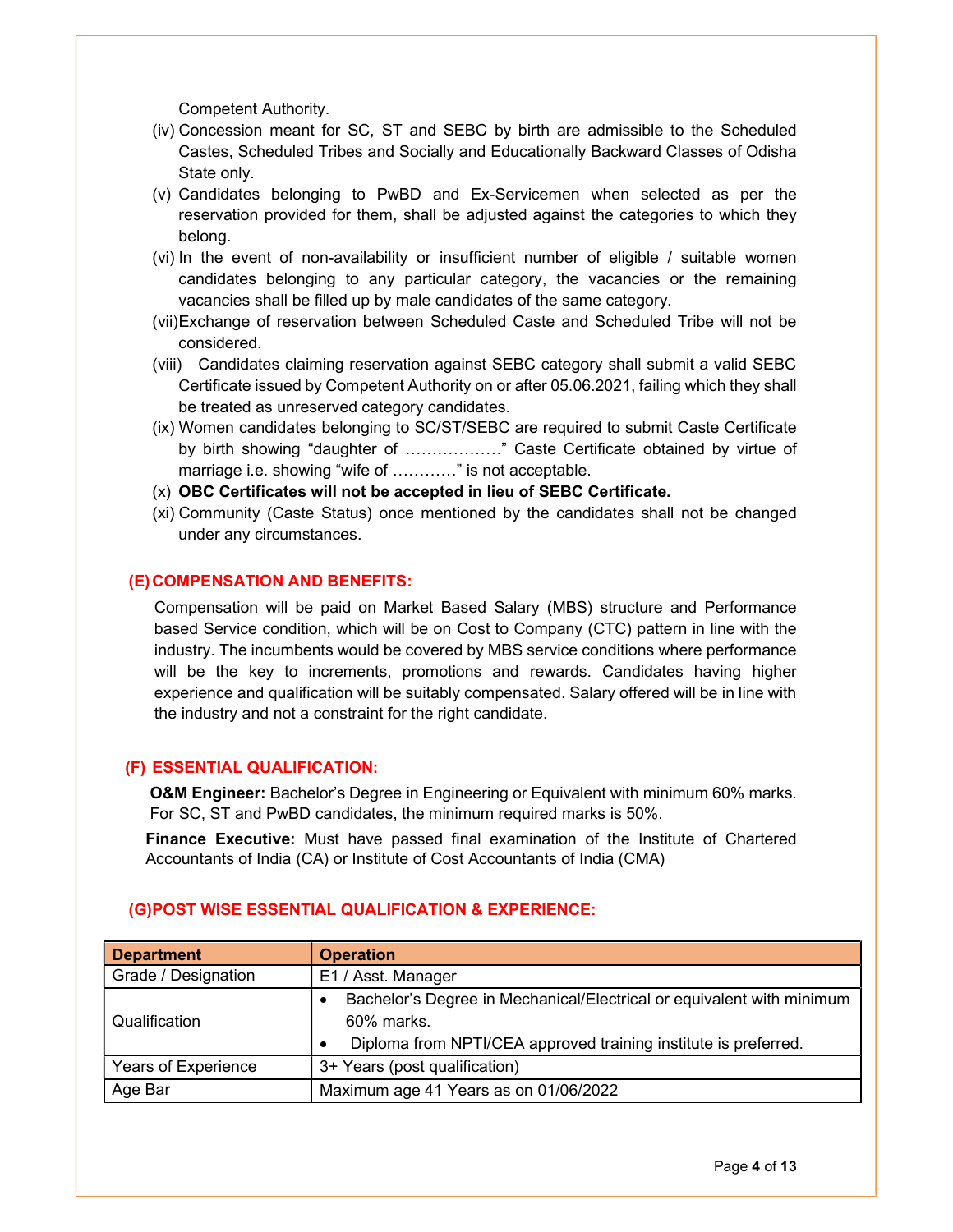| <b>Desired Previous</b><br>Experience | 3+ years of post-qualification experience in the executive cadre in the<br>relevant area in a Govt./PSU or private company of repute.                                                                                                                                                                                                                                                                                                                                                                                                                                                                                                                                                                                                                                                                                                                                                                                                                                                                                                                                                                                                                                                        |
|---------------------------------------|----------------------------------------------------------------------------------------------------------------------------------------------------------------------------------------------------------------------------------------------------------------------------------------------------------------------------------------------------------------------------------------------------------------------------------------------------------------------------------------------------------------------------------------------------------------------------------------------------------------------------------------------------------------------------------------------------------------------------------------------------------------------------------------------------------------------------------------------------------------------------------------------------------------------------------------------------------------------------------------------------------------------------------------------------------------------------------------------------------------------------------------------------------------------------------------------|
| <b>Job Description</b>                |                                                                                                                                                                                                                                                                                                                                                                                                                                                                                                                                                                                                                                                                                                                                                                                                                                                                                                                                                                                                                                                                                                                                                                                              |
| <b>Essential</b>                      | The candidate must have at least one-year similar experience in a coal<br>$\bullet$<br>based thermal plant of Unit size not less than 200/210MW of Gencos,<br>CPPs & IPPs.                                                                                                                                                                                                                                                                                                                                                                                                                                                                                                                                                                                                                                                                                                                                                                                                                                                                                                                                                                                                                   |
| <b>Desirables</b>                     | Must have excellent communication, interpersonal, analytical and<br>$\bullet$<br>problem-solving skills.<br>Responsible for Start Up, Synchronization, Shut Down and Emergency<br>Handling of BTG from DCS by keeping a close watch on the parameters<br>of BTG and following the SOP on Operation Techniques.<br>Power generation operations of main plant & auxiliary system with the<br>knowledge of Black Start Procedures, Contingency planning and<br>emergency preparedness in order to handle the emergencies.<br>Knowledge in Grid Management, System control, Scheduling, Dispatch,<br>Fuel Management, Power Plant Chemistry, fuel oil handling, Condenser<br>cooling water system, bearing cooling water system, raw water system,<br>and ash disposal system.<br>Compliance to various Organizational and<br>Statutory<br>Safety<br>$\bullet$<br>requirements with a belief of "Safety First" in order to foster a non-<br>resilient Safety Culture.<br>Issuance of Safety work permit, Ensuring the isolation as per Safety<br>$\bullet$<br>work permit.<br>Must be a team player with an ability and willingness to work with people<br>of different culture and back ground. |
| <b>Department</b>                     | <b>O&amp;M (Mechanical)</b>                                                                                                                                                                                                                                                                                                                                                                                                                                                                                                                                                                                                                                                                                                                                                                                                                                                                                                                                                                                                                                                                                                                                                                  |
| Grade / Designation                   | E1 / Asst. Manager                                                                                                                                                                                                                                                                                                                                                                                                                                                                                                                                                                                                                                                                                                                                                                                                                                                                                                                                                                                                                                                                                                                                                                           |
| Qualification                         | Degree in Mechanical Engineering or equivalent with minimum 60%<br>$\bullet$<br>marks<br>Diploma from NPTI/CEA approved training institute is preferred.<br>٠                                                                                                                                                                                                                                                                                                                                                                                                                                                                                                                                                                                                                                                                                                                                                                                                                                                                                                                                                                                                                                |
| Years of Experience                   | 3 + Years (post qualification)                                                                                                                                                                                                                                                                                                                                                                                                                                                                                                                                                                                                                                                                                                                                                                                                                                                                                                                                                                                                                                                                                                                                                               |
| Age Bar                               | Maximum age 41 Years as on 01/06/2022                                                                                                                                                                                                                                                                                                                                                                                                                                                                                                                                                                                                                                                                                                                                                                                                                                                                                                                                                                                                                                                                                                                                                        |
| <b>Desired Previous</b><br>Experience | 3+ years of post-qualification experience in the executive cadre in the<br>relevant area in a Govt./PSU or private company of repute.                                                                                                                                                                                                                                                                                                                                                                                                                                                                                                                                                                                                                                                                                                                                                                                                                                                                                                                                                                                                                                                        |
| <b>Job Description</b>                |                                                                                                                                                                                                                                                                                                                                                                                                                                                                                                                                                                                                                                                                                                                                                                                                                                                                                                                                                                                                                                                                                                                                                                                              |
| <b>Essential</b>                      | Must have 3 (Three) years experience in a coal based thermal power plant<br>of capacity not less than 200/210 MW.                                                                                                                                                                                                                                                                                                                                                                                                                                                                                                                                                                                                                                                                                                                                                                                                                                                                                                                                                                                                                                                                            |
| <b>Desirables</b>                     | • Responsible for spare parts planning, inventory control and planning for<br>annual overhauling/capital overhauling, renovation and modernization<br>works,<br>• Execution of reliability centred maintenance practices and administration<br>of maintenance management system.<br>. Perform a variety of administrative duties as well as responsible for EHS<br>and other relevant compliances,                                                                                                                                                                                                                                                                                                                                                                                                                                                                                                                                                                                                                                                                                                                                                                                           |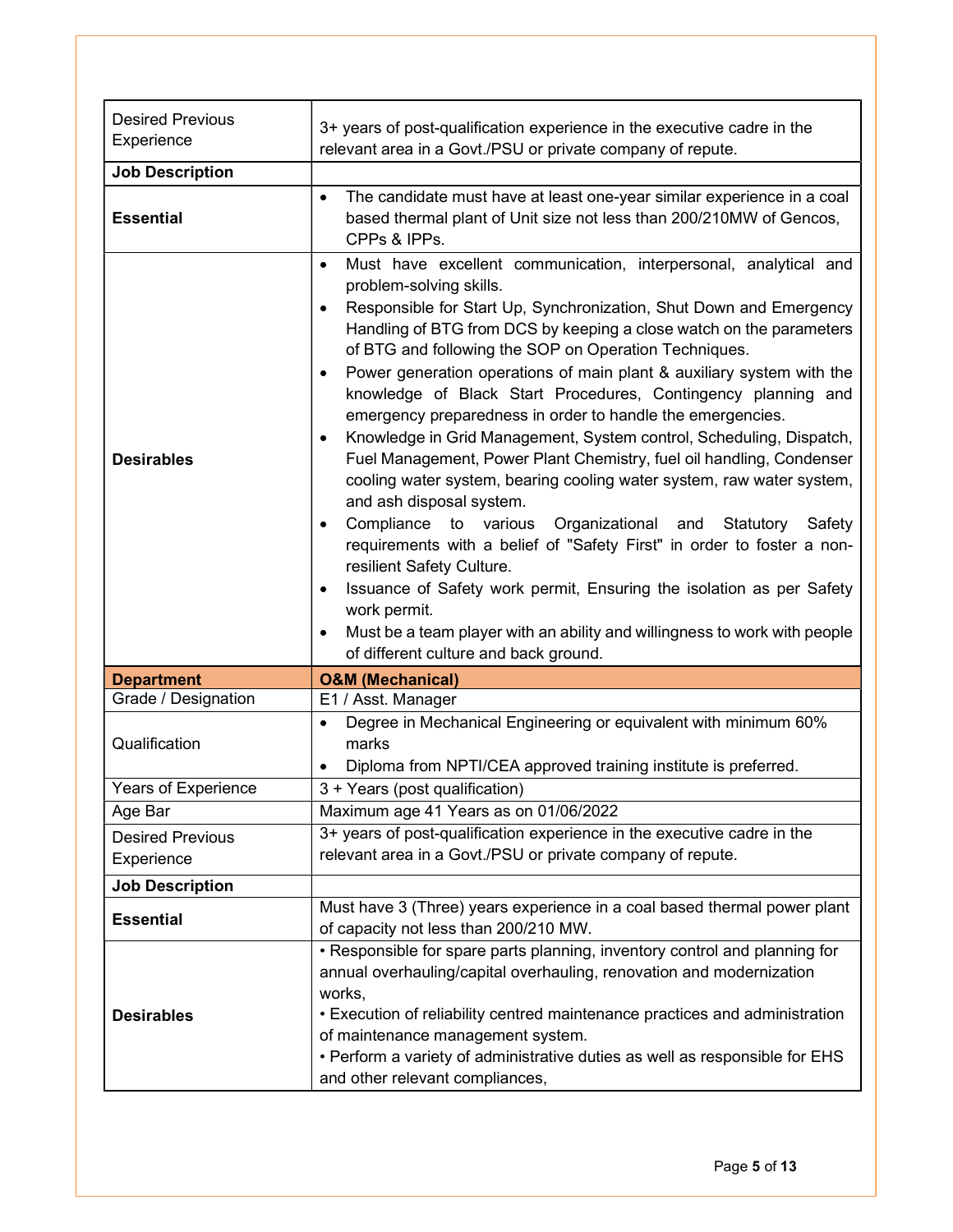|  | • provide plant budget forecasts, Capex Budgets, formulating strategy and<br>cost minimization |
|--|------------------------------------------------------------------------------------------------|
|  | conversant with modern maintenance management tools like CMMS,<br>RCA, RCM practices.          |

| <b>Department</b>          | <b>O&amp;M (Mechanical)-CHP</b>                                                                                                                                                                                                                                                                                                                                                                                                                                                                                                                                                   |
|----------------------------|-----------------------------------------------------------------------------------------------------------------------------------------------------------------------------------------------------------------------------------------------------------------------------------------------------------------------------------------------------------------------------------------------------------------------------------------------------------------------------------------------------------------------------------------------------------------------------------|
| Grade / Designation        | E1 / Asst. Manager                                                                                                                                                                                                                                                                                                                                                                                                                                                                                                                                                                |
| Qualification              | Degree in Mechanical Engineering or equivalent with minimum 60%<br>marks                                                                                                                                                                                                                                                                                                                                                                                                                                                                                                          |
|                            | Diploma from NPTI/CEA approved training institute is preferred.                                                                                                                                                                                                                                                                                                                                                                                                                                                                                                                   |
| <b>Years of Experience</b> | 3 + Years (post qualification)                                                                                                                                                                                                                                                                                                                                                                                                                                                                                                                                                    |
| Age Bar                    | Maximum age 41 Years as on 01/06/2022                                                                                                                                                                                                                                                                                                                                                                                                                                                                                                                                             |
| <b>Desired Previous</b>    | 3+ years of post-qualification experience in the executive cadre in the                                                                                                                                                                                                                                                                                                                                                                                                                                                                                                           |
| Experience                 | relevant area in a Govt./PSU or private company of repute.                                                                                                                                                                                                                                                                                                                                                                                                                                                                                                                        |
| <b>Job Description</b>     |                                                                                                                                                                                                                                                                                                                                                                                                                                                                                                                                                                                   |
| <b>Essential</b>           | Must have experience of at least 1 (One) year in a coal handling plant<br>having capacity not less than 1000T/Hr.                                                                                                                                                                                                                                                                                                                                                                                                                                                                 |
| <b>Desirables</b>          | Responsible for spare parts planning, inventory control and planning<br>for annual overhauling/capital overhauling, renovation and<br>modernization works,<br>Execution of reliability centred maintenance practices and<br>administration of maintenance management system.<br>Perform a variety of administrative duties as well as responsible for<br>EHS and other relevant compliances<br>Provide plant budget forecasts, Capex Budgets, formulating strategy<br>and cost minimization conversant with modern maintenance<br>management tools like CMMS, RCA, RCM practices. |

| <b>Department</b>       | <b>O&amp;M Mechanical (AHP)</b>                                                                                                             |  |  |
|-------------------------|---------------------------------------------------------------------------------------------------------------------------------------------|--|--|
| Grade / Designation     | E1 / Asst. Manager                                                                                                                          |  |  |
| Qualification           | Degree in Mechanical Engineering or equivalent with minimum 60%<br>marks<br>Diploma from NPTI/CEA approved training institute is preferred. |  |  |
| Years of Experience     | 3 + Years (post qualification)                                                                                                              |  |  |
| Age Bar                 | Maximum age 41 Years as on 01/06/2022                                                                                                       |  |  |
| <b>Desired Previous</b> | 3+ years of post-qualification experience in the executive cadre in the                                                                     |  |  |
| Experience              | relevant area in a Govt./PSU or private company of repute.                                                                                  |  |  |
| <b>Job Description</b>  |                                                                                                                                             |  |  |
| <b>Essential</b>        | Must have at least 1 (One) year experience in dry ash handling/HCSD<br>system.                                                              |  |  |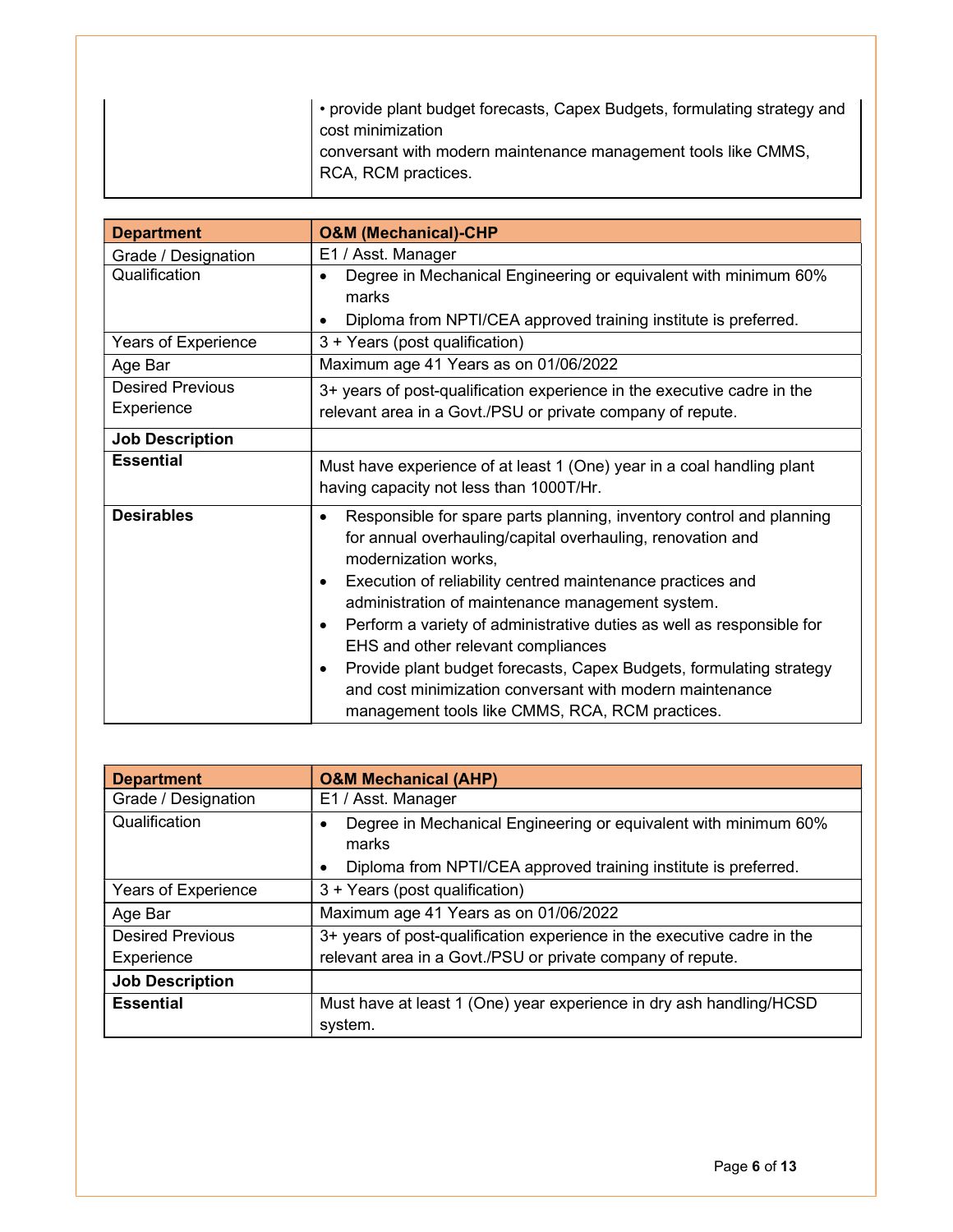| <b>Desirables</b> |                                                                       |
|-------------------|-----------------------------------------------------------------------|
|                   | Responsible for spare parts planning, inventory control and planning  |
|                   | for annual overhauling/capital overhauling, renovation and            |
|                   | modernization works,                                                  |
|                   |                                                                       |
|                   | execution of reliability centered maintenance practices and           |
|                   | administration of maintenance management system.                      |
|                   | Perform a variety of administrative duties as well as responsible for |
|                   | EHS and other relevant compliances, provide plant budget forecasts,   |
|                   | Capex Budgets, formulating strategy and cost minimization.            |
|                   | conversant with modern maintenance management tools like              |
|                   |                                                                       |
|                   | CMMS, RCA, RCM practices                                              |
|                   |                                                                       |

| <b>Department</b>                     | <b>O&amp;M (Electrical)</b>                                                                                                                                                                                                                                                                                                                                                                                                                                                                                                                                                            |  |
|---------------------------------------|----------------------------------------------------------------------------------------------------------------------------------------------------------------------------------------------------------------------------------------------------------------------------------------------------------------------------------------------------------------------------------------------------------------------------------------------------------------------------------------------------------------------------------------------------------------------------------------|--|
| Grade / Designation                   | E1 / Asst. Manager                                                                                                                                                                                                                                                                                                                                                                                                                                                                                                                                                                     |  |
| Qualification                         | Degree in Electrical/EEE Engineering or equivalent with minimum 60%<br>marks.<br>Diploma from NPTI/CEA approved training institute is preferred.                                                                                                                                                                                                                                                                                                                                                                                                                                       |  |
| Years of Experience                   | 3 + Years (post qualification)                                                                                                                                                                                                                                                                                                                                                                                                                                                                                                                                                         |  |
| Age Bar                               | Maximum age 41 Years as on 01/06/2022                                                                                                                                                                                                                                                                                                                                                                                                                                                                                                                                                  |  |
| <b>Desired Previous</b><br>Experience | 3+ years of post-qualification experience in the executive cadre in the<br>relevant area in a Govt./PSU or private company of repute.                                                                                                                                                                                                                                                                                                                                                                                                                                                  |  |
| <b>Job Description</b>                |                                                                                                                                                                                                                                                                                                                                                                                                                                                                                                                                                                                        |  |
| <b>Essential</b>                      | Must have at least 1 (One) year experience in a power plant of capacity<br>not less than 200/210 MW and with its associated switchgear.                                                                                                                                                                                                                                                                                                                                                                                                                                                |  |
| <b>Desirables</b>                     | Responsible for spare parts planning, inventory control and planning<br>for annual overhauling/capital overhauling, renovation and<br>modernization works, execution of reliability centered maintenance<br>practices and administration of maintenance management system.<br>Perform a variety of administrative duties as well as responsible for<br>٠<br>EHS and other relevant compliances, provide plant budget forecasts,<br>Capex Budgets, formulating strategy and cost minimization. conversant<br>with modern maintenance management tools like CMMS, RCA, RCM<br>practices. |  |

| <b>Department</b>   | <b>O&amp;M (Electrical) CHP</b>                                                                                                                  |  |
|---------------------|--------------------------------------------------------------------------------------------------------------------------------------------------|--|
| Grade / Designation | E1 / Asst. Manager                                                                                                                               |  |
| Qualification       | Degree in Electrical/EEE Engineering or equivalent with minimum 60%<br>marks.<br>Diploma from NPTI/CEA approved training institute is preferred. |  |
| Years of Experience | 3 + Years (post qualification)                                                                                                                   |  |
| Age Bar             | Maximum age 41 Years as on 01/06/2022                                                                                                            |  |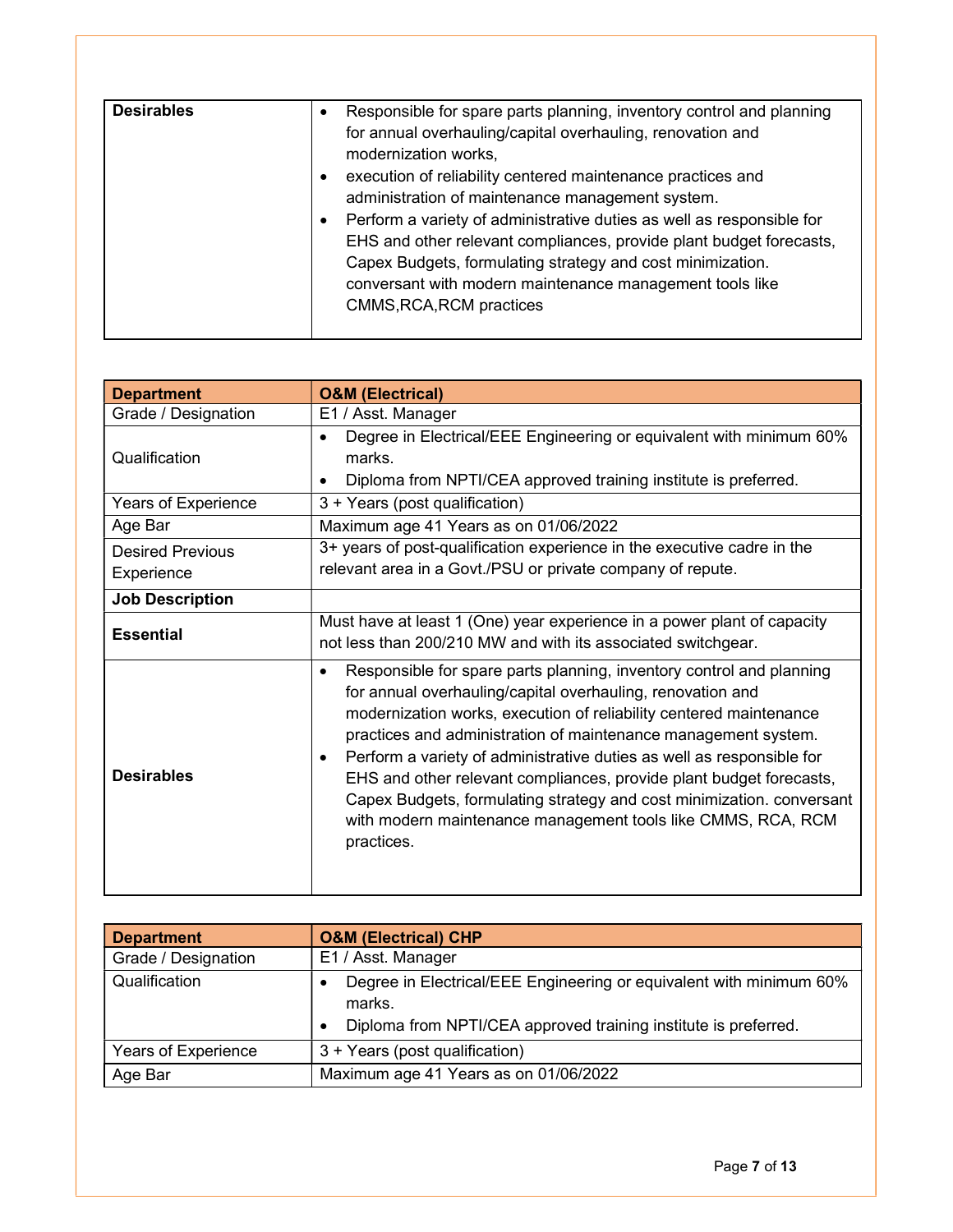| <b>Desired Previous</b><br>Experience | 3+ years of post-qualification experience in the executive cadre in the<br>relevant area in a Govt./PSU or private company of repute.                                                                                                                                                                                                                                                                                                                                                                                                                                                |  |
|---------------------------------------|--------------------------------------------------------------------------------------------------------------------------------------------------------------------------------------------------------------------------------------------------------------------------------------------------------------------------------------------------------------------------------------------------------------------------------------------------------------------------------------------------------------------------------------------------------------------------------------|--|
| <b>Job Description</b>                |                                                                                                                                                                                                                                                                                                                                                                                                                                                                                                                                                                                      |  |
| <b>Essential</b>                      | Must have at least 1 (One) year experience in a coal handling plant having<br>capacity of 1000T/Hr.                                                                                                                                                                                                                                                                                                                                                                                                                                                                                  |  |
| <b>Desirables</b>                     | Responsible for spare parts planning, inventory control and planning<br>for annual overhauling/capital overhauling, renovation and<br>modernization works,<br>execution of reliability centered maintenance practices and<br>administration of maintenance management system.<br>Perform a variety of administrative duties as well as responsible for<br>EHS and other relevant compliances, provide plant budget forecasts,<br>Capex Budgets, formulating strategy and cost minimization.<br>conversant with modern maintenance management tools like CMMS,<br>RCA, RCM practices. |  |

| <b>Department</b>       | <b>Commercial &amp; Regulatory Affairs</b>                                                                                                                                                                                                                                                                                                                                                                                                                                                                                                                                                                                                                                                                                                                                                                                                                                                          |  |
|-------------------------|-----------------------------------------------------------------------------------------------------------------------------------------------------------------------------------------------------------------------------------------------------------------------------------------------------------------------------------------------------------------------------------------------------------------------------------------------------------------------------------------------------------------------------------------------------------------------------------------------------------------------------------------------------------------------------------------------------------------------------------------------------------------------------------------------------------------------------------------------------------------------------------------------------|--|
| Grade / Designation     | E1 / Asst. Manager                                                                                                                                                                                                                                                                                                                                                                                                                                                                                                                                                                                                                                                                                                                                                                                                                                                                                  |  |
| Qualification           | Bachelor's Degree in Mechanical/Electrical or equivalent<br>$\bullet$<br>Post- graduation in Regulatory Management from NPTI will be<br>$\bullet$<br>preferred                                                                                                                                                                                                                                                                                                                                                                                                                                                                                                                                                                                                                                                                                                                                      |  |
| Years of Experience     | Minimum 3 years (post qualification)                                                                                                                                                                                                                                                                                                                                                                                                                                                                                                                                                                                                                                                                                                                                                                                                                                                                |  |
| Age Bar                 | Maximum age 41 Years as on 01/06/2022.                                                                                                                                                                                                                                                                                                                                                                                                                                                                                                                                                                                                                                                                                                                                                                                                                                                              |  |
| <b>Desired Previous</b> | 3+ years of post-qualification experience in the executive cadre in the                                                                                                                                                                                                                                                                                                                                                                                                                                                                                                                                                                                                                                                                                                                                                                                                                             |  |
| Experience              | relevant area in a Govt. /PSU or private company of repute.                                                                                                                                                                                                                                                                                                                                                                                                                                                                                                                                                                                                                                                                                                                                                                                                                                         |  |
| <b>Job Description</b>  |                                                                                                                                                                                                                                                                                                                                                                                                                                                                                                                                                                                                                                                                                                                                                                                                                                                                                                     |  |
| <b>Essential</b>        | The candidate must be fully conversant with the provisions of Electricity<br>Act 2003 (with amendments) and Regulations related Power Sector.                                                                                                                                                                                                                                                                                                                                                                                                                                                                                                                                                                                                                                                                                                                                                       |  |
| <b>Desirables</b>       | The candidate should be well conversant with tariff regulations<br>$\bullet$<br>pertaining to determination of tariff of coal-based power generation<br>plants, regulations with respect to transmission / evacuation, Grid Code<br>etc.<br>The candidate should have hands on experience in preparation and<br>$\bullet$<br>filing of tariff petition, true up petition for tariff, before appropriate<br>Regulatory Commissions under Section 62 of the Electricity Act.<br>The candidate should have expertise in analysing and filing R&M<br>$\bullet$<br>petition for approval of tariff for extended life of the project.<br>The candidate should have experience in availing LTOA, MTOA and<br>$\bullet$<br>STOA and issues related to its relinquishment. Also the candidate<br>should have direct interactive experience with statutory/regulatory<br>bodies such as ERC/CEA/RPC/RLDC/SLDC |  |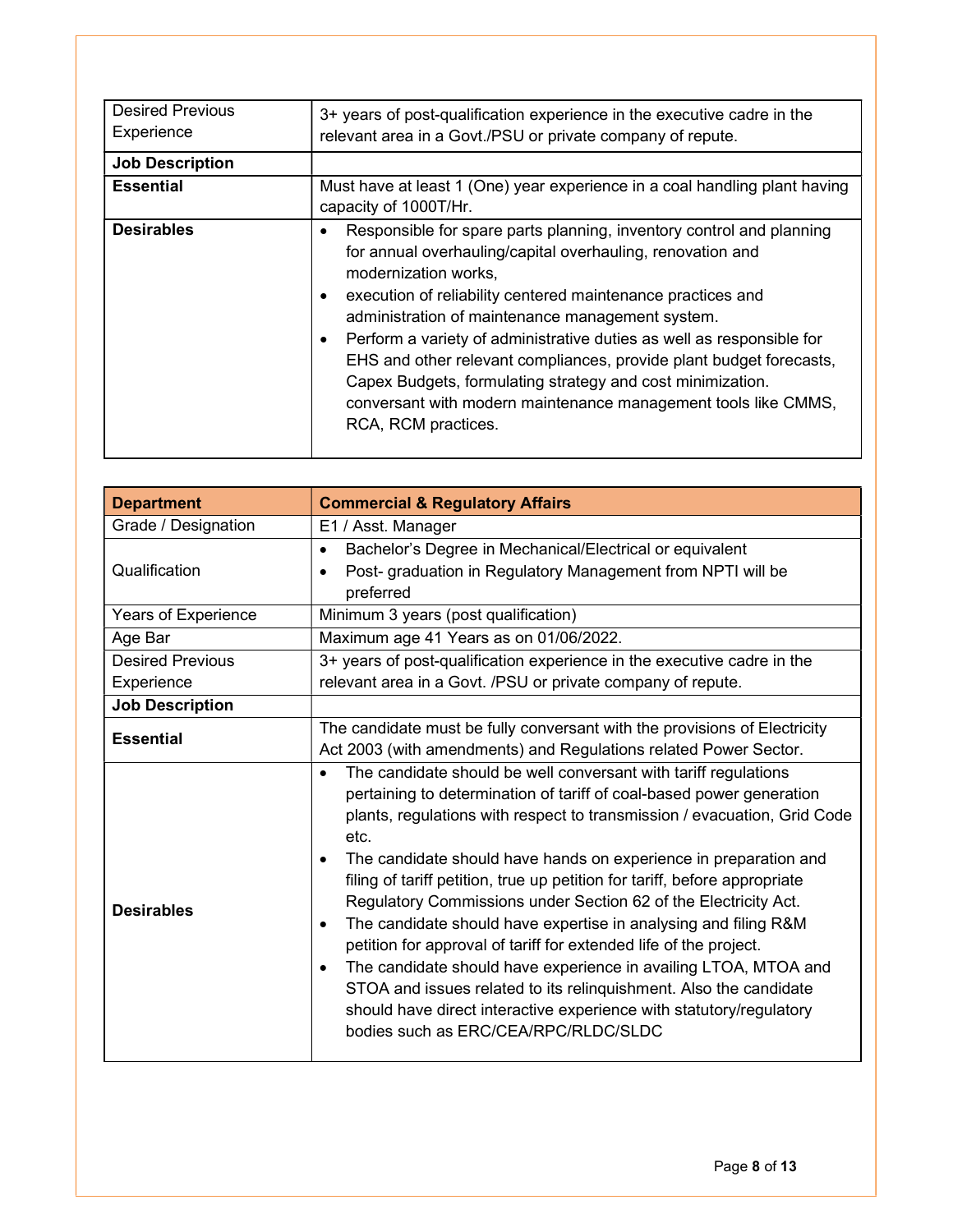| <b>Department</b>                     | <b>O&amp;M (Control &amp; Instrumentation)</b>                                                                                                                                                                                                                                                                                                                                                                                                                                                                                                                                           |  |  |
|---------------------------------------|------------------------------------------------------------------------------------------------------------------------------------------------------------------------------------------------------------------------------------------------------------------------------------------------------------------------------------------------------------------------------------------------------------------------------------------------------------------------------------------------------------------------------------------------------------------------------------------|--|--|
| Grade / Designation                   | E1 / Asst. Manager                                                                                                                                                                                                                                                                                                                                                                                                                                                                                                                                                                       |  |  |
| Qualification                         | Degree in Electronics /Instrumentation/ECE Engineering or equivalent<br>$\bullet$<br>with minimum 60% marks<br>Diploma from NPTI/CEA approved training institute shall be preferred.                                                                                                                                                                                                                                                                                                                                                                                                     |  |  |
| Years of Experience                   | 3 + Years (post qualification)                                                                                                                                                                                                                                                                                                                                                                                                                                                                                                                                                           |  |  |
| Age Bar                               | Maximum age 41 Years as on 01/06/2022                                                                                                                                                                                                                                                                                                                                                                                                                                                                                                                                                    |  |  |
| Desired Previous                      | 3+ years of post-qualification experience in the executive cadre in the                                                                                                                                                                                                                                                                                                                                                                                                                                                                                                                  |  |  |
| Experience                            | relevant area in a Govt./PSU or private company of repute.                                                                                                                                                                                                                                                                                                                                                                                                                                                                                                                               |  |  |
| <b>Job Description</b>                |                                                                                                                                                                                                                                                                                                                                                                                                                                                                                                                                                                                          |  |  |
| <b>Essential</b>                      | Must have at least 1 (one) year experience in a coal based thermal power<br>plant of capacity not less than 200/210 MW.                                                                                                                                                                                                                                                                                                                                                                                                                                                                  |  |  |
| <b>Desirables</b>                     | • Responsible for spare parts planning, inventory control and planning for<br>annual overhauling/capital overhauling, renovation and modernization<br>works,<br>• execution of reliability centred maintenance practices and administration<br>of maintenance management system.<br>. Perform a variety of administrative duties as well as responsible for EHS<br>and other relevant compliances, provide plant budget forecasts, Capex<br>Budgets, formulating strategy and cost minimization<br>conversant with modern maintenance management tools like CMMS, RCA,<br>RCM practices. |  |  |
| <b>Department</b>                     | <b>Finance</b>                                                                                                                                                                                                                                                                                                                                                                                                                                                                                                                                                                           |  |  |
| Grade / Designation                   | E1 / Asst. Manager                                                                                                                                                                                                                                                                                                                                                                                                                                                                                                                                                                       |  |  |
| Qualification                         | Degree from a recognized University.<br>Pass in the final examination of the Institute of Chartered Accountants<br>of India (CA) or Institute of Cost Accountants of India (CMA)                                                                                                                                                                                                                                                                                                                                                                                                         |  |  |
| Years of Experience                   | 3 + Years (post qualification)                                                                                                                                                                                                                                                                                                                                                                                                                                                                                                                                                           |  |  |
| Age Bar                               | Maximum age 41 Years. as on 01/06/2022                                                                                                                                                                                                                                                                                                                                                                                                                                                                                                                                                   |  |  |
| <b>Desired Previous</b><br>Experience | 3+ years of post-qualification experience in relevant area in the executive<br>cadre in a Govt./PSU or private company of repute                                                                                                                                                                                                                                                                                                                                                                                                                                                         |  |  |
| <b>Job Description</b>                |                                                                                                                                                                                                                                                                                                                                                                                                                                                                                                                                                                                          |  |  |
| <b>Essential</b>                      | Knowledge of accounting in SAP and experience in thermal power<br>projects.<br>Relevant field of experiences includes experience in the field(s) of Finance/<br>Accounts/ Taxation/ Cost Accounting/ Auditing in power sector etc.<br>(Experiences obtained after date of declaration of CA / CMA result shall<br>only be considered for this position. Further, the articled training /practical<br>training which are integrated to the curriculum of respective institution shall<br>not be considered as valid experience for this purpose.)                                         |  |  |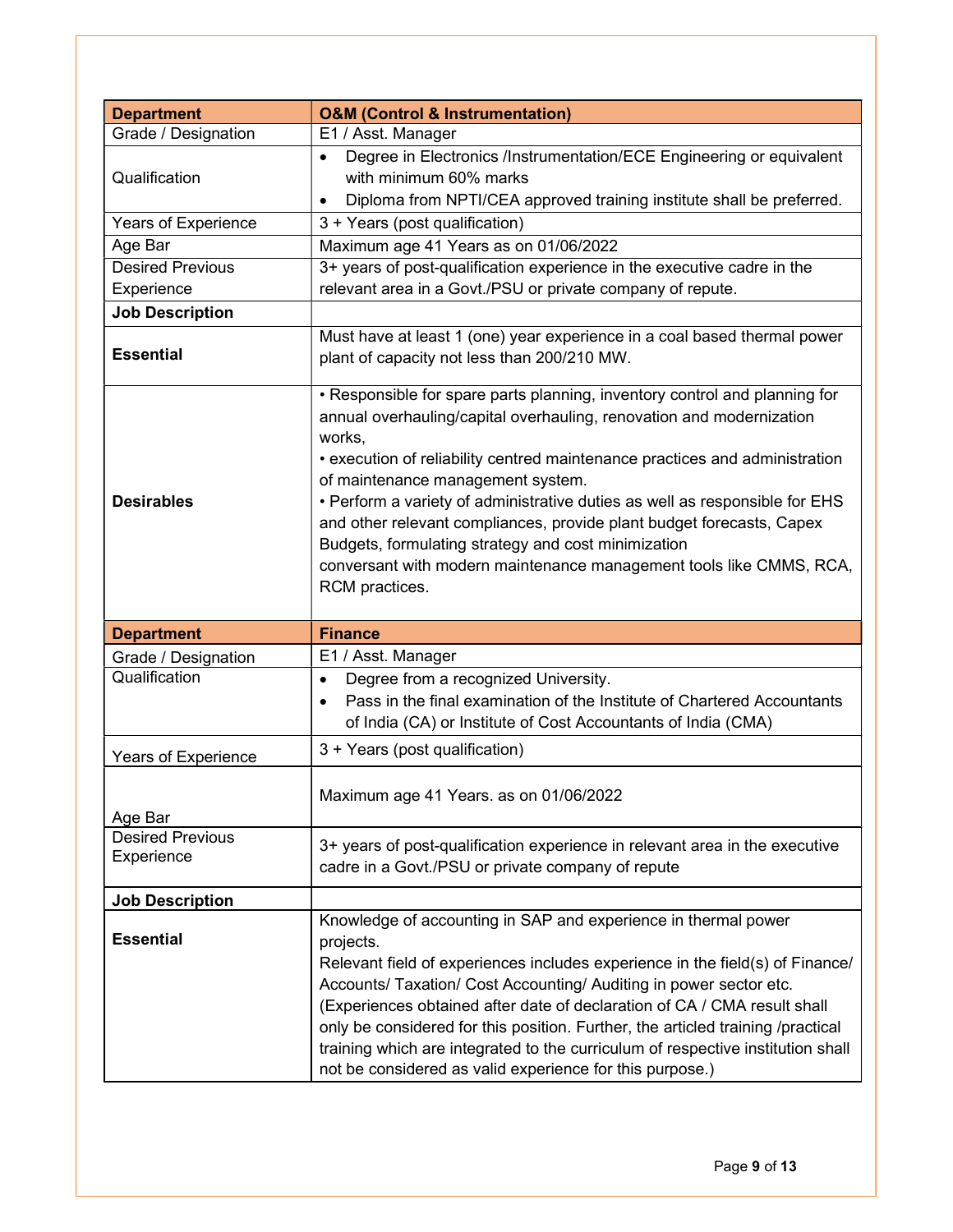| <b>Desirables</b> | Preparation of Accounts, Cost Accounting, Internal Audit, Pricing (tariff),<br>Banking & Treasury Functions, Project accounting, Direct and Indirect |
|-------------------|------------------------------------------------------------------------------------------------------------------------------------------------------|
|                   | Taxation, Coal and Oil procurement/payments, Trade receivables, Trade                                                                                |
|                   | payables, Assets accounting etc. and specifically interalia includes the                                                                             |
|                   | followings:                                                                                                                                          |
|                   | • Preparation of Loan (project Loan and working capital loan) application                                                                            |
|                   | and liasioning with Banks and Financial Institutions for the purpose;                                                                                |
|                   | • Preparation of Cost Records in terms of Companies (Cost Audit and                                                                                  |
|                   | Record) Rules                                                                                                                                        |
|                   | • Taxation (direct and Indirect)                                                                                                                     |
|                   | • Processing of vendor invoices                                                                                                                      |
|                   | . Monitoring of financial health of company, cash flow planning and                                                                                  |
|                   | preparation of financial statements.                                                                                                                 |
|                   | • Prepare regular MIS reports and summaries of accounting activities.                                                                                |
|                   | • Preparation of Customer invoices                                                                                                                   |
|                   | • Computation of power Tariff and preparation of tariff application for<br>approval by the regulator/s                                               |

- $\triangleright$  In case of educational qualification, in addition to an institute being approved by UGC/AICTE, the particular Degree/Diploma awarded by that institute is also required to be an approved Degree/Diploma.
- $\triangleright$  The qualifications possessed by candidates must be qualifications acquired through regular full-time courses by attending colleges/institutes and not part-time course, distance learning programs or correspondence courses.
- $\triangleright$  Preference shall be given to the candidates having relevant additional qualification and work experience in Coal Based Thermal Power Plant.
- $\triangleright$  Candidates possessing less than 06 (Six) months of work experience in any organization, shall not be taken into account while considering total years of experience. The post qualification experience will be considered in the relevant field of the job for which advertisement has been published.

## (G) SELECTION PROCESS:

- $\triangleright$  The assessment of short-listed candidates applied against any post, will be made through Personal Interview only. Mere qualifying as per the qualification criteria described above does not give a right for shortlisting for the interview.
- $\triangleright$  The candidates will be selected based on the performance in Personal Interview, organizational requirement and vacancies to be operated.
- $\triangleright$  In the event of large number of short-listed candidates, the Management reserves the right to raise the minimum eligibility standards/criteria by taking into account the qualification and/or experience to restrict the number of candidates for assessment/ Personal Interview.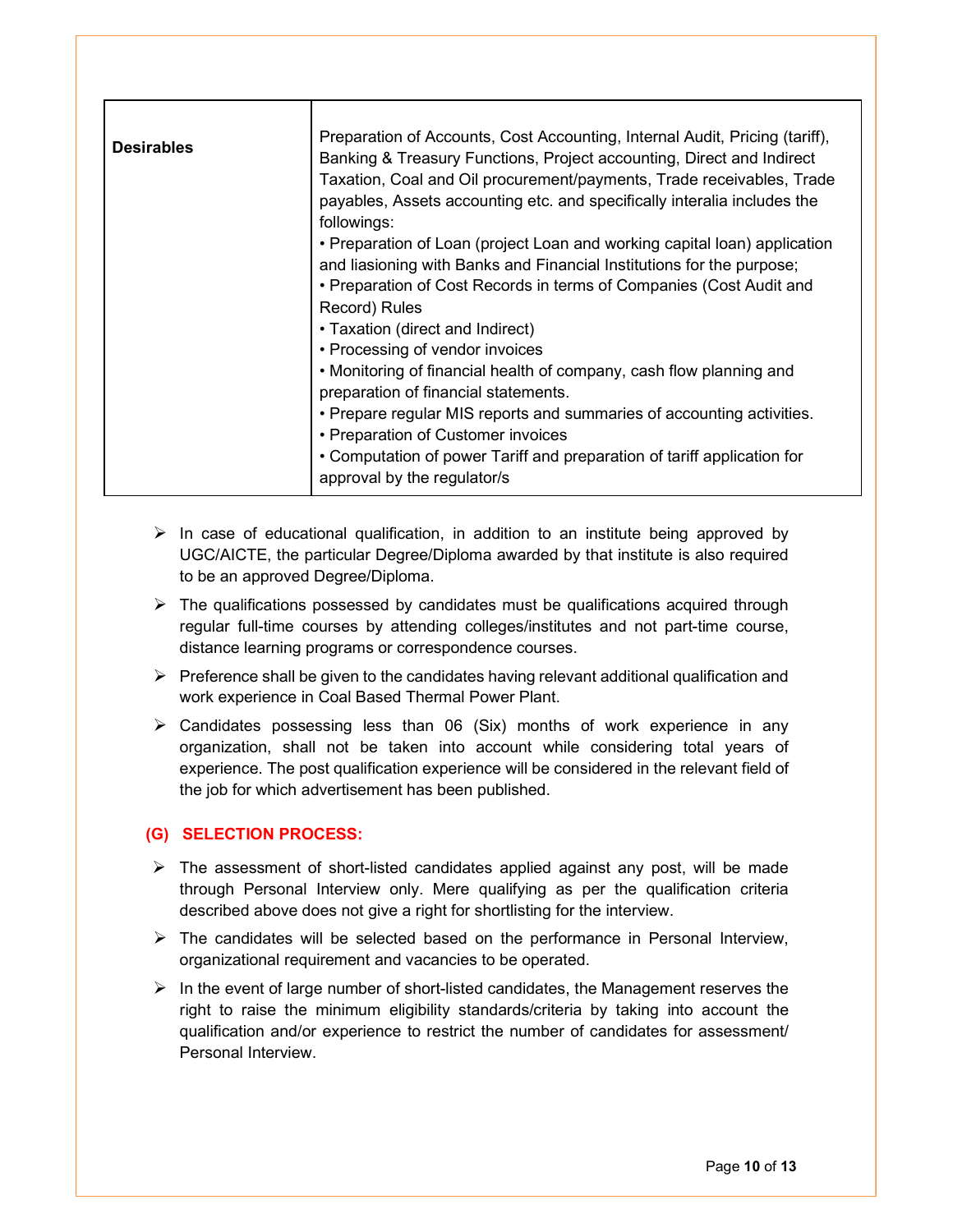### (H) MEDICAL FITNESS:

- $\triangleright$  The final placement of the candidate is subject to their medical fitness as per Company's prescribed standard and other parameters/ joining formalities.
- $\triangleright$  The selected candidate needs to be medically fit as per medical rules of the Company. No relaxation in health standards as indicated in the medical rule of the Company is allowed.

## (I) PLACEMENT:

- $\triangleright$  The selected candidates will undergo a probation period of minimum one year from the date of joining.
- $\triangleright$  Selected candidates may be positioned at ITPS, Banharpalli or Corporate Office, Bhubaneswar, Odisha as per the requirement of OPGC. During the probation period and/or after confirmation, selected candidates will be posted in the OPGC establishments anywhere in Odisha & may be transferred as per the organizational requirement. The selected candidates may be assigned jobs/ functions/ assignments as per the requirements of the Company.

## (J) HOW TO APPLY:

- $\triangleright$  The candidates need to apply online in the career section of OPGC website (www.opgc.co.in) from 10.00 AM of 05-06-2022 to 5.00 PM of 26-06-2022. The candidate should click on the online application link, read the instructions carefully and fill-in the online application form giving accurate information. If the online application is not successfully completed, candidate is required to register again. Applications received through any other mode would not be accepted and summarily rejected.
- $\triangleright$  No request with respect to change in any data entered by the candidate will be entertained once the online application is submitted successfully. While applying online, candidate needs to upload the scanned copy of their recent passport size colour photograph & signature. In case, the candidate is called for Personal Interview, he/she will be required to produce his/her original certificate and other relevant documents as mentioned in the on-line application form.
- $\triangleright$  Recent colour passport size photograph and signature to be uploaded in the prescribed format (.jpg/.jpeg)

|            | <b>File Size</b> | <b>Dimension</b>  |
|------------|------------------|-------------------|
| Photograph | 25 KB to 50 KB   | 3.5 cm X 4.5 cm   |
| Signature  | 25 KB to 35 KB   | 3.5 cm $X$ 1.5 cm |

Note: Candidate should ensure that the same passport size color photograph is used throughout this recruitment process.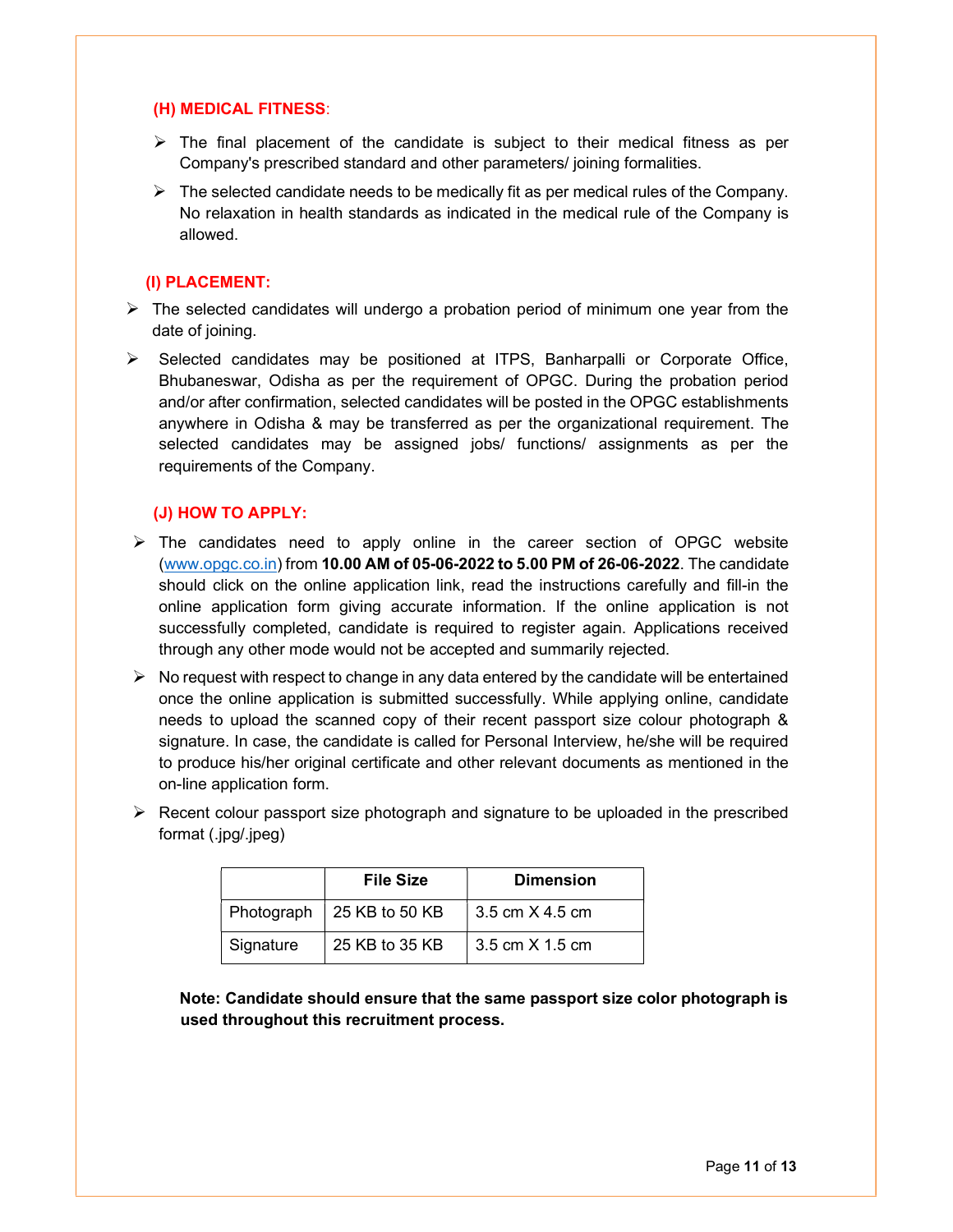$\triangleright$  The downloaded application with self-attested photocopies of all requisite documents in support of the information given by the candidate in his/her on-line application should reach the following address by speed post / courier:

Despatch Section Xavier Institute of Management XIM University Xavier Square, Chandrasekharpur Bhubaneswar, Odisha - 751023

 $\triangleright$  Name of the post applied for should be super-scribed on the envelop used for sending the hard copy of the application.

Example. "ASSISTANT MANAGER -O&M – CHP"

- $\triangleright$  No application will be received by hand. No manual / paper application will be entertained directly unless registered and applied online.
- $\triangleright$  The hard copy application must reach the above-mentioned address along with selfattested copies of all requisite documents by 5.00 PM of 02-07-2022.
- $\triangleright$  Mere submission of Online application is not sufficient for consideration of candidature.
- $\triangleright$  OPGC will not be responsible for any candidate for not being able to submit their online application within the last date, on account of system error or for any other reason whatsoever.
- $\triangleright$  Only Indian Nationals are eligible to apply.

## (K) INSTRUCTION TO THE CANDIDATES:

- $\triangleright$  The candidate should ensure that he/she fulfills the eligibility criteria and other conditions as mentioned in this advertisement. Mere submission of application or meeting the advertised specification does not entitle the candidates' eligibility for the post. In case, it is detected at any stage of recruitment/ selection/even after appointment that the candidate does not fulfill the eligibility norms and/or that he/she has furnished any incorrect/false information or has suppressed any material fact(s), his/her candidature/appointment will automatically stand cancelled, as the candidature/appointment would be deemed to be void ab initio.
- $\triangleright$  The e-mail id and mobile number mentioned in the application form must remain valid for one year. All future communication with the candidates will take place through email only. OPGC will not be responsible for any loss/non-delivery of e-mail/any other communication sent, due to invalid/wrong id or due to any other reason.
- $\triangleright$  Candidates working in PSUs/Govt. should apply through proper channel or produce "No Objection Certificate" at the time of interview. However, in case of failing in this regard, the candidate would only be allowed to join, if selected, after formal release order from his present organization.